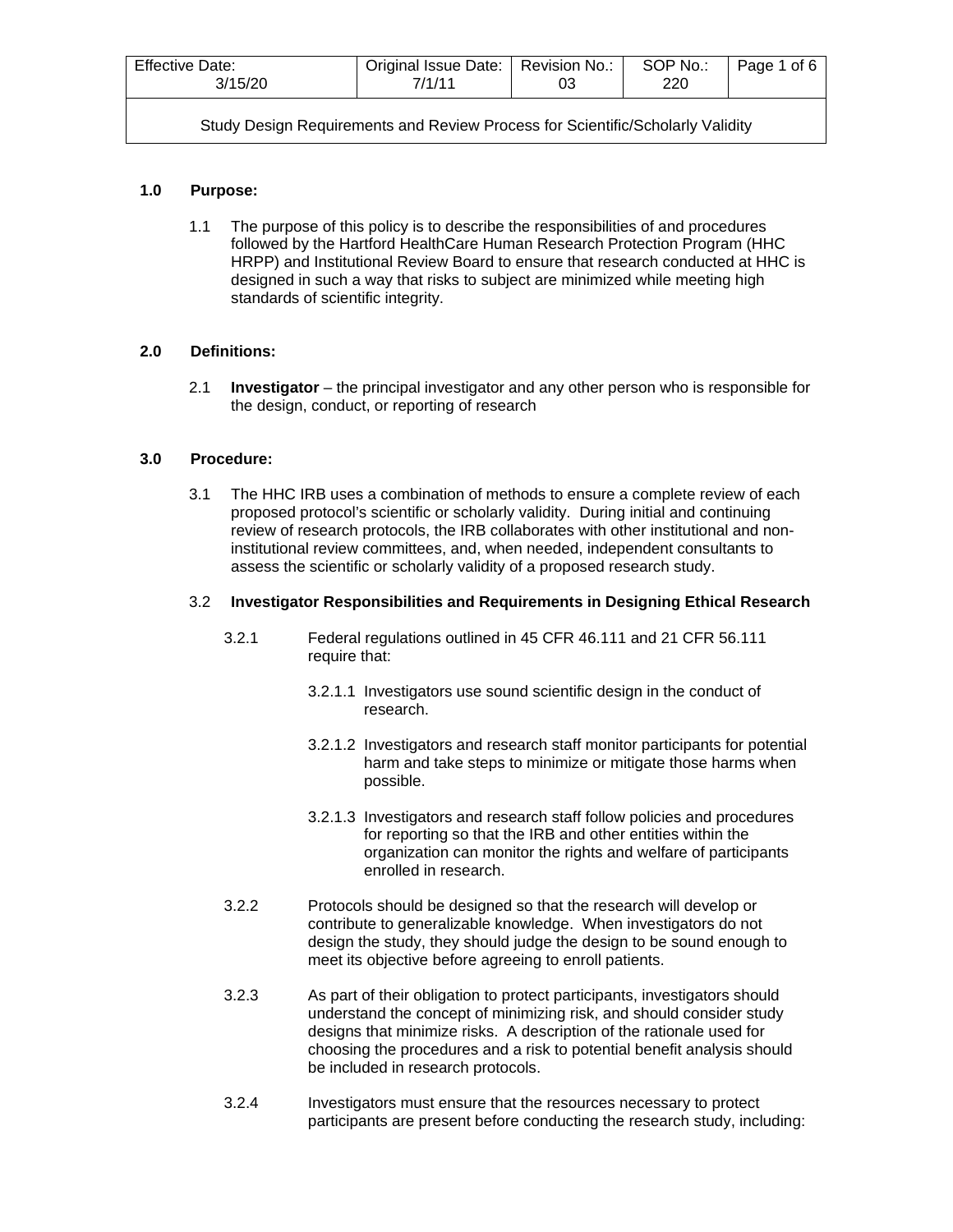| <b>Effective Date:</b><br>3/15/20 | Revision No.:<br>03                                                                                                                                                                                                                                                                                                                                                                                     | SOP No.:<br>220 | Page 2 of 6 |  |
|-----------------------------------|---------------------------------------------------------------------------------------------------------------------------------------------------------------------------------------------------------------------------------------------------------------------------------------------------------------------------------------------------------------------------------------------------------|-----------------|-------------|--|
|                                   | Study Design Requirements and Review Process for Scientific/Scholarly Validity                                                                                                                                                                                                                                                                                                                          |                 |             |  |
|                                   | 3.2.4.1 Sufficient time to conduct and complete the research.                                                                                                                                                                                                                                                                                                                                           |                 |             |  |
|                                   | 3.2.4.2 A process to ensure that all participants assisting with the<br>research are adequately informed about the protocol and their<br>research-related duties and functions.                                                                                                                                                                                                                         |                 |             |  |
|                                   | 3.2.4.3 Access to a population that will allow recruitment of the<br>necessary number of participants.                                                                                                                                                                                                                                                                                                  |                 |             |  |
| 3.2.5                             | A research protocol document written by the investigator(s) and<br>submitted to the Hartford HealthCare Research Institute for eventual IRB<br>review must include the eleven (11) areas discussed below:                                                                                                                                                                                               |                 |             |  |
|                                   | 3.2.5.1 Literature Review - includes relevant background, a discussion<br>of the differences from currently published research, and the<br>areas of specific importance that the research will provide.                                                                                                                                                                                                 |                 |             |  |
|                                   | 3.2.5.2 Specific Aims/Hypotheses – describes the purpose of the study,<br>the area being evaluated, and the specific aims (both primary<br>and secondary); for clinical trials and other explanatory research,<br>hypotheses need to be clearly stated; for descriptive or<br>exploratory studies, research questions appropriately substitute<br>for hypotheses.                                       |                 |             |  |
|                                   | 3.2.5.3 Clinical Significance - - describes the study's clinical significance<br>and its relationship to improving clinical care.                                                                                                                                                                                                                                                                       |                 |             |  |
|                                   | 3.2.5.4 Research Design - includes the structure of the experiment,<br>whether it is retrospective, prospective, or randomized, and how<br>many samples or study participants will be involved.                                                                                                                                                                                                         |                 |             |  |
|                                   | 3.2.5.5 Sampling/Enrollment Criteria - discusses the inclusion and<br>exclusion criteria; for example demographics, medical or other<br>contraindications, and the rationale for such choices. For<br>retrospective studies, the period of sampling should be defined.                                                                                                                                  |                 |             |  |
|                                   | 3.2.5.6 Methods of Data Collection - provides study timeline and<br>procedures, describes method of data collection (e.g., chart<br>review, patient interview, etc.), variables and outcomes to be<br>collected and how each will be measured, provides rationale and<br>contents for any new measures, prescribes a sample size<br>determination/power calculation (often part of statistics section). |                 |             |  |
|                                   | 3.2.5.7 Use of Specimens – describe any specimen tissue collection<br>procedures; if the study involves the use of previously banked<br>tissue, identify the source.                                                                                                                                                                                                                                    |                 |             |  |
|                                   | 3.2.5.8 Statistical Analysis Plan - this sections describes the statistical<br>test(s) to be used, explains how these will be applied to the data,<br>should also include alpha level and other parameters (e.g.,                                                                                                                                                                                       |                 |             |  |

sidedness, ITT, PP), sample size needed based on power analysis (if not done above), provides information on the

software to be used for such analysis.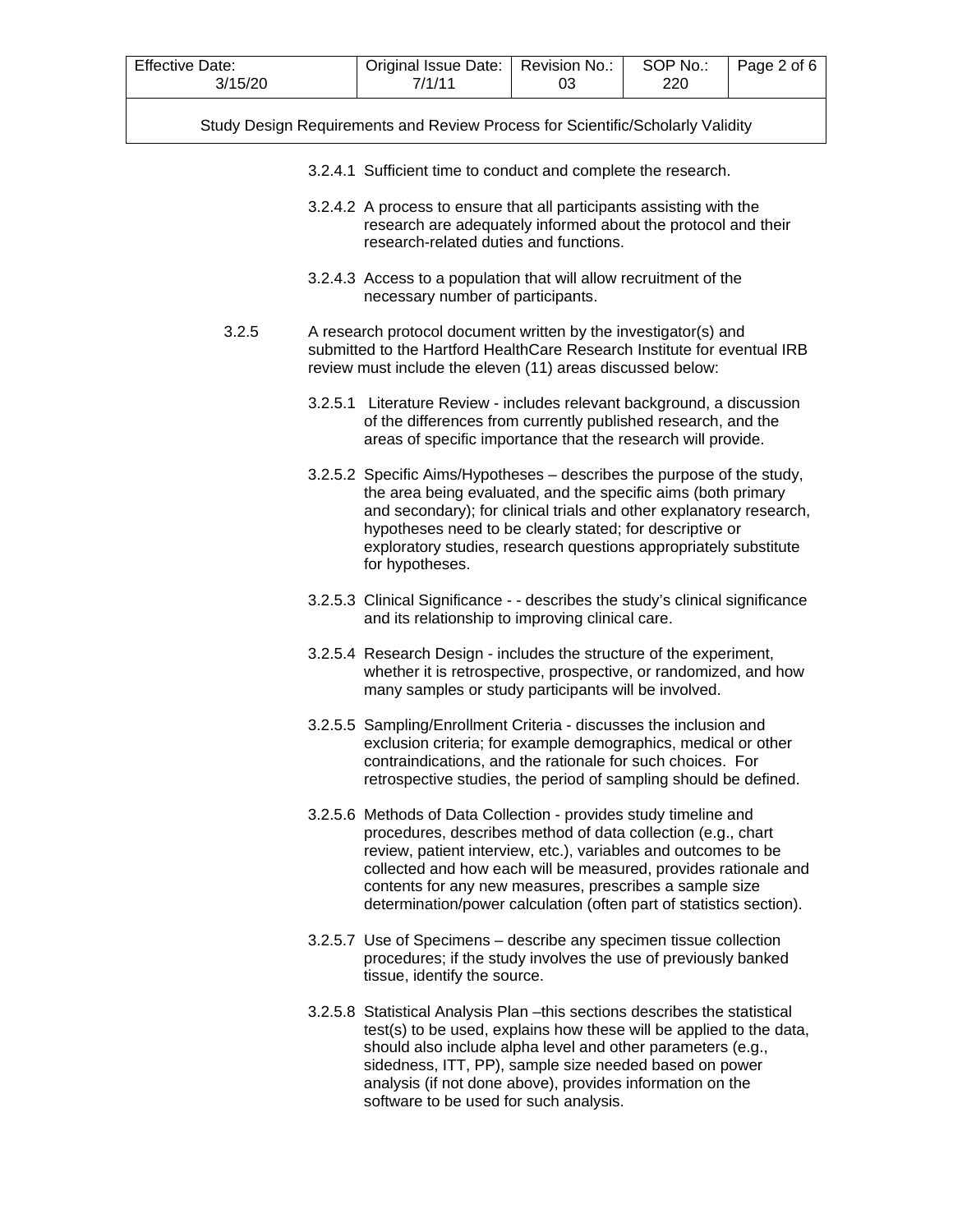| <b>Effective Date:</b> | Original Issue Date:   Revision No.: |    | SOP No.: | Page 3 of 6 |
|------------------------|--------------------------------------|----|----------|-------------|
| 3/15/20                | 7/1/11                               | UJ | 220      |             |

- 3.2.5.9 Data security, Storage and Privacy this sections should describe where data will be stored, what protection(s) safeguard(s) the data, how data will be exchanged/transmitted (e.g., HHC Outlook e-mail, encrypted flash drive), and what steps will be used to minimize use and sharing of PHI
- 3.2.5.10 The Benefit/Significance to HHC and its Patients includes a discussion of the significance to the hospital mission and its patients; describes clinical benefit / utility.
- 3.2.5.11 References unless the research is on an absolutely new area – there should be sufficient literature to include a minimum of 3 prior studies; may be in any standard format (AMA, APA)..

## 3.3 **Pre-IRB Scientific Review Procedures**

- 3.3.1 Research projects requesting internal funds available through the Research Endowment Fund (i.e. small grant, new investigator, open competition) or Medical Staff Fund will first be reviewed and considered by the Scientific Review Committee (SRC) for scientific validity and merit.
	- 3.3.1.1 This Committee may include members of the Board of Directors, Administration, Medical and other staff at Hartford HealthCare and is chaired by the Vice President for Research. Members have advanced degrees (M.D. and PhD) in various disciplines and in most cases are experienced researchers themselves.
	- 3.3.1.2 The Committee meets once per month.
	- 3.3.1.3 Protocols are reviewed based on criteria related to methodology, feasibility, and significance.
	- 3.3.1.4 Final communications to investigators from the SRC (when funding is awarded) make it clear that the need for IRB review will be considered by the HRPP and, if required, will proceed.
	- 3.3.1.5 The HRPP is copied on funding decision letters. These are then included in the packet of material for IRB review.
- 3.3.2 Scientific integrity of Unfunded and Externally Funded research projects will be reviewed prospectively by the Research Institute Departmental Scientific Review Group and any issues identified during that review will be resolved prior to review by the IRB.
	- 3.3.2.1 This review group is composed of four (4) Senior Scientists with advanced degrees (PhD) in various disciplines. Each Senior Scientist covers the particular clinical areas in which they have expertise most closely related to their field of study.
	- 3.3.2.2 The reviewer considers the criteria outlined on the "*Checklist for Scientific Review of Research Proposal*". This criteria mirrors the elements of a research protocol that are described above in section 3.2.5.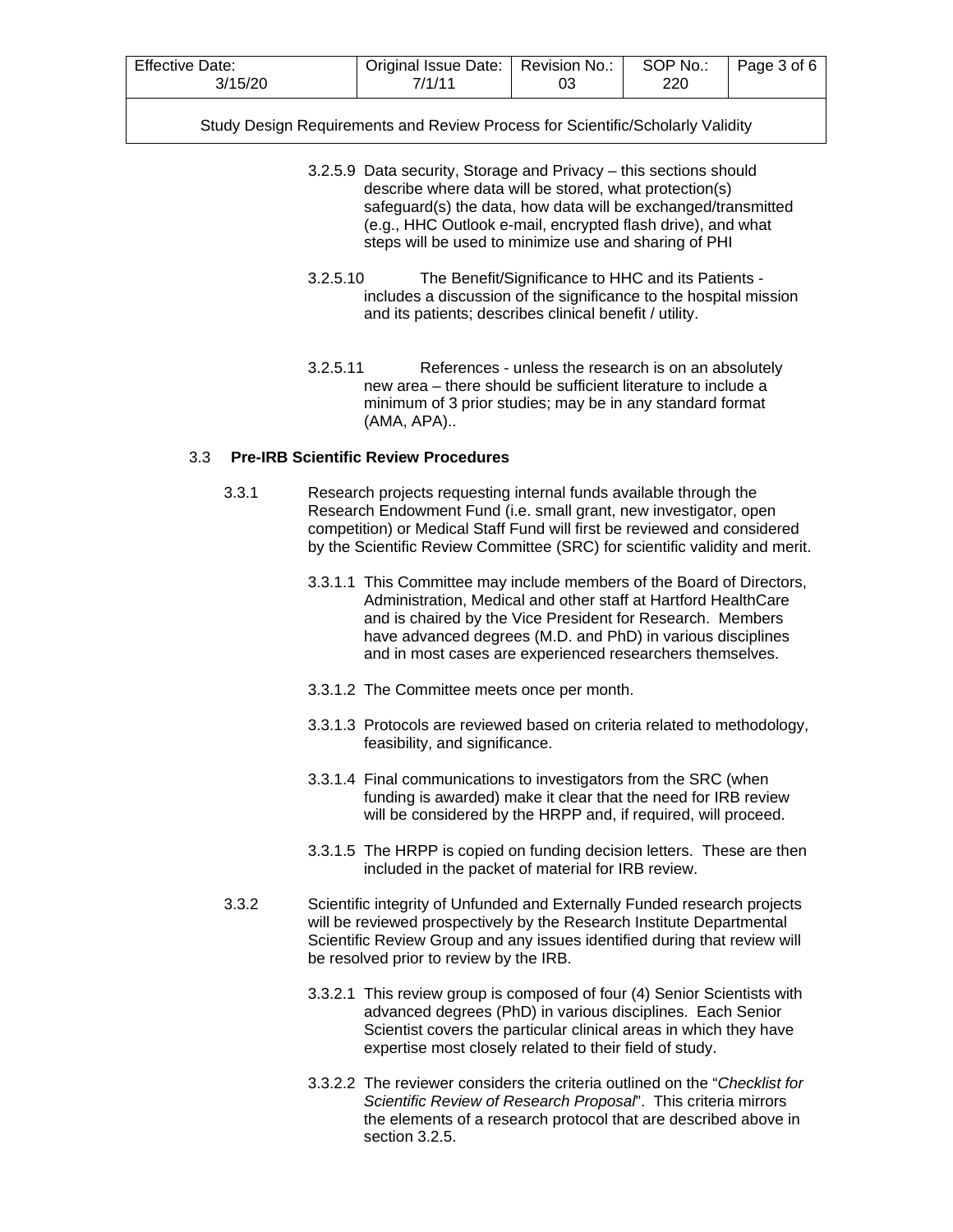| Effective Date: |        | Original Issue Date:   Revision No.: | SOP No.: | Page 4 of 6 |
|-----------------|--------|--------------------------------------|----------|-------------|
| 3/15/20         | 7/1/11 |                                      | 220      |             |

- 3.3.2.2.1 Protocols that have already undergone peer-review by an external federal funding agency, such as the National Institutes of Health, will be accepted as such and will not be given further scientific review.
- 3.3.2.3 Incoming protocols are assigned and reviewed by a single Senior Scientist. If the reviewer identifies significant issues with a protocol, however, the group will convene a meeting in which they systematically address and discuss the potential flaws and determine the course required to reach a resolution.
- 3.3.2.4 Documentation of this review and disposition will be provided to the IRB along with the standard study materials.

#### 3.4 **IRB Assessment of Study Design**

- 3.4.1 Only those studies deemed to be scientifically sound, as determined by the procedures describe above will be reviewed by the Institutional Review Board (IRB).
- 3.4.2 To approve research activities, the HHC IRB shall determine that the protocol satisfies all of the following requirements:
	- 3.4.2.1 Risks to subjects are minimized by using procedures that are consistent with sound research design and which do not unnecessarily expose subjects to risk, and
	- 3.4.2.2 Whenever appropriate, by using procedures already being performed on the subjects for diagnostic or treatment purposes.
	- 3.4.2.3 Risks to subjects are reasonable in relation to the anticipated benefits, if any, and the importance of the knowledge that may reasonably be expected to result.
- 3.4.3 In order for the IRB to make these determinations, they will take into consideration information provided in the following documents, which will be made available to all reviewers:
	- 3.4.3.1 A completed Research Application, which includes sections that allow investigators to describe where and by whom participants will be recruited, languages spoken of the study population, collection, use, and storage of data, At a minimum, this must include the signed application forms, including information regarding sponsor and support services needed to conduct the research,
	- 3.4.3.2 The full protocol developed by the investigator or sponsor protocol for multi-center clinical trials, and the Public Health Service (PHS) or other applicable funding agency grant application
	- 3.4.3.3 Investigator's brochure, if applicable, or a summary of any preclinical data and pertinent clinical data
	- 3.4.3.4 "Checklist for Scientific Review of Research Proposal" or Scientific Review Committee approval letter
	- 3.4.3.5 Informed Consent Form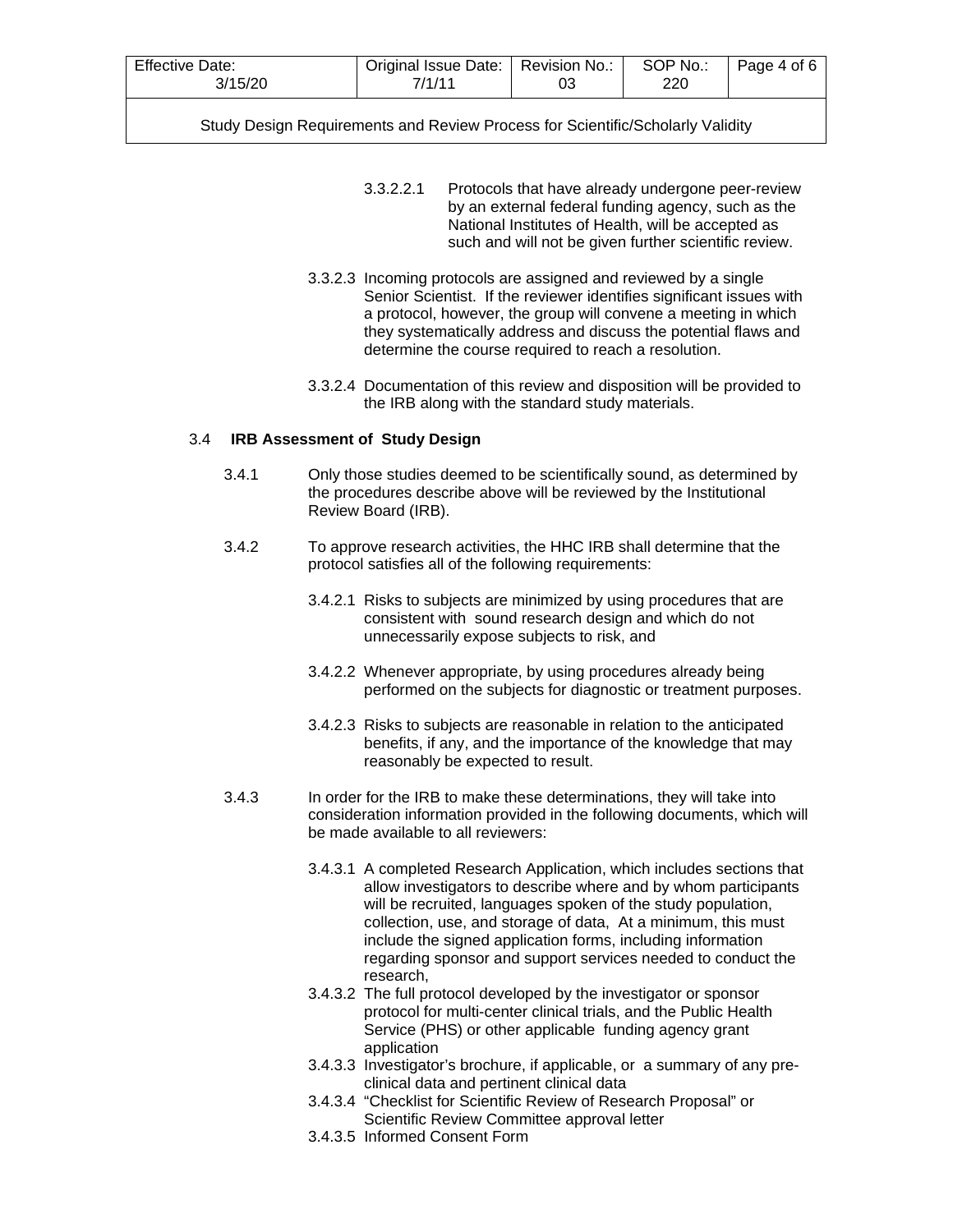| <b>Effective Date:</b><br>3/15/20 | 7/1/11 | Original Issue Date:   Revision No.: |  | Page 5 of 6 |
|-----------------------------------|--------|--------------------------------------|--|-------------|
|                                   |        |                                      |  |             |

3.4.3.6 Any planned recruitment advertisements.

3.4.4 The primary reviewer, an IRB member who presents the protocol to the convened board, reviews the comments of the HHC Research Institute Departmental Scientific Review Group or the determination of the Scientific Review Committee and any other pre-IRB-submission reviewers to ensure that prior recommendations either were addressed by the investigator or are noted as requiring further consideration by the board. While the board's review does not require the level of disciplinary expertise necessary for merit or peer review by a funding agency, IRB members are oriented to perform a thorough and detailed review of the study and, if possible, to discuss and resolve any unanswered questions with the investigator before presentation to the convened board.

- 3.4.4.1 All members are oriented in the use of the "IRB Reviewer Checklist for New Protocols" and the "IRB Reviewer Checklist for Continuation (Progress Reports)" which prompt reviewers to consider whether each of the criteria for IRB approval of research has been met (45 CFR 46.111 and 21 CFR 56.111).
- 3.4.5 In evaluating risks and benefits, the IRB will consider only those risks and benefits that may result from the research (as distinguished from risks and benefits of therapies received if the subject did not participate in the research). The IRB will not consider possible long range effects of applying knowledge gained in the research (e.g., the possible effects of the research on public policy) as among those risks that fall within the purview of its responsibility.
- 3.4.6 When reviewing clinical trials subject to ICH-GCP(E6), the IRB will take into consideration available non-clinical and clinical information about the investigational product being studied to ensure its adequacy to support the proposed clinical trial. This is done by a review of the Clinical Investigator's Brochure (commonly referred to as the CIB or IB). The primary reviewer assigned to the protocol will be responsible for evaluating the available information.
- 3.4.7 The Use of Consultants
	- 3.4.7.1 A consultant, who is not a member (regular, alternate, or ad hoc) of the IRB, may be requested to provide professional or expert advice in a particular area when the IRB needs added scientific or scholarly expertise. The consultant should be independent of the investigator and protocol. He or she must receive all relevant information available to the IRB in order to perform an in-depth review of the research, and must understand the background, aims and methods of the research. The consultant is asked to attend the IRB meeting to present his/her findings relative to the scientific validity of the study and risks and benefits to subjects, and to answer questions; however, if the consultant is unavailable to attend the meeting, s/he may provide written comments for distribution to the IRB members in attendance.
	- 3.4.7.2 HRPP Policy #610 "*Use of Consultants/Ad Hoc Members in IRB Review*" describes in more detail the process to determine that a consultant is needed, the process to obtain a consultant,